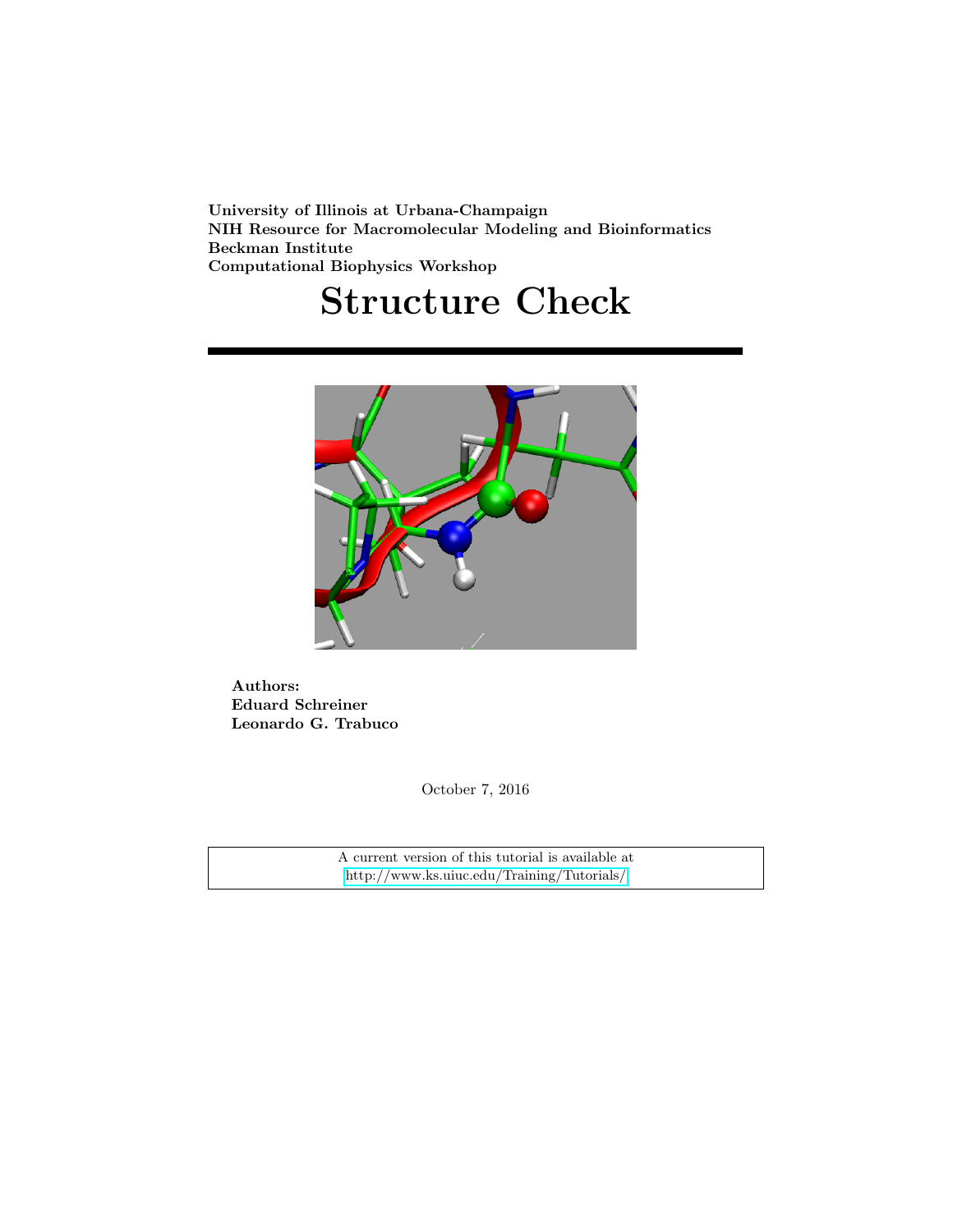## Contents

|     |                                                                     | 5                                                                                                                                                                                                                                                                                                                                                                            |
|-----|---------------------------------------------------------------------|------------------------------------------------------------------------------------------------------------------------------------------------------------------------------------------------------------------------------------------------------------------------------------------------------------------------------------------------------------------------------|
|     |                                                                     | $\frac{5}{2}$                                                                                                                                                                                                                                                                                                                                                                |
| 1.2 | Checking stereochemistry of the structure $\dots \dots \dots \dots$ | $\frac{5}{2}$                                                                                                                                                                                                                                                                                                                                                                |
|     |                                                                     | -7                                                                                                                                                                                                                                                                                                                                                                           |
|     |                                                                     | -9                                                                                                                                                                                                                                                                                                                                                                           |
| 2.1 |                                                                     | 11                                                                                                                                                                                                                                                                                                                                                                           |
|     |                                                                     | 1 Chirality in proteins and nucleic acids<br>1.4 Preserving stereochemistry during MD simulation<br><i>cis</i> peptide bonds in proteins<br>2.2 Checking configuration of peptide bonds 11<br>2.3 Converting <i>cis</i> peptides into <i>trans</i> configuration $\dots \dots \dots \dots \dots$ 12<br>2.4 Preserving configuration of peptide bonds during MD simulation 16 |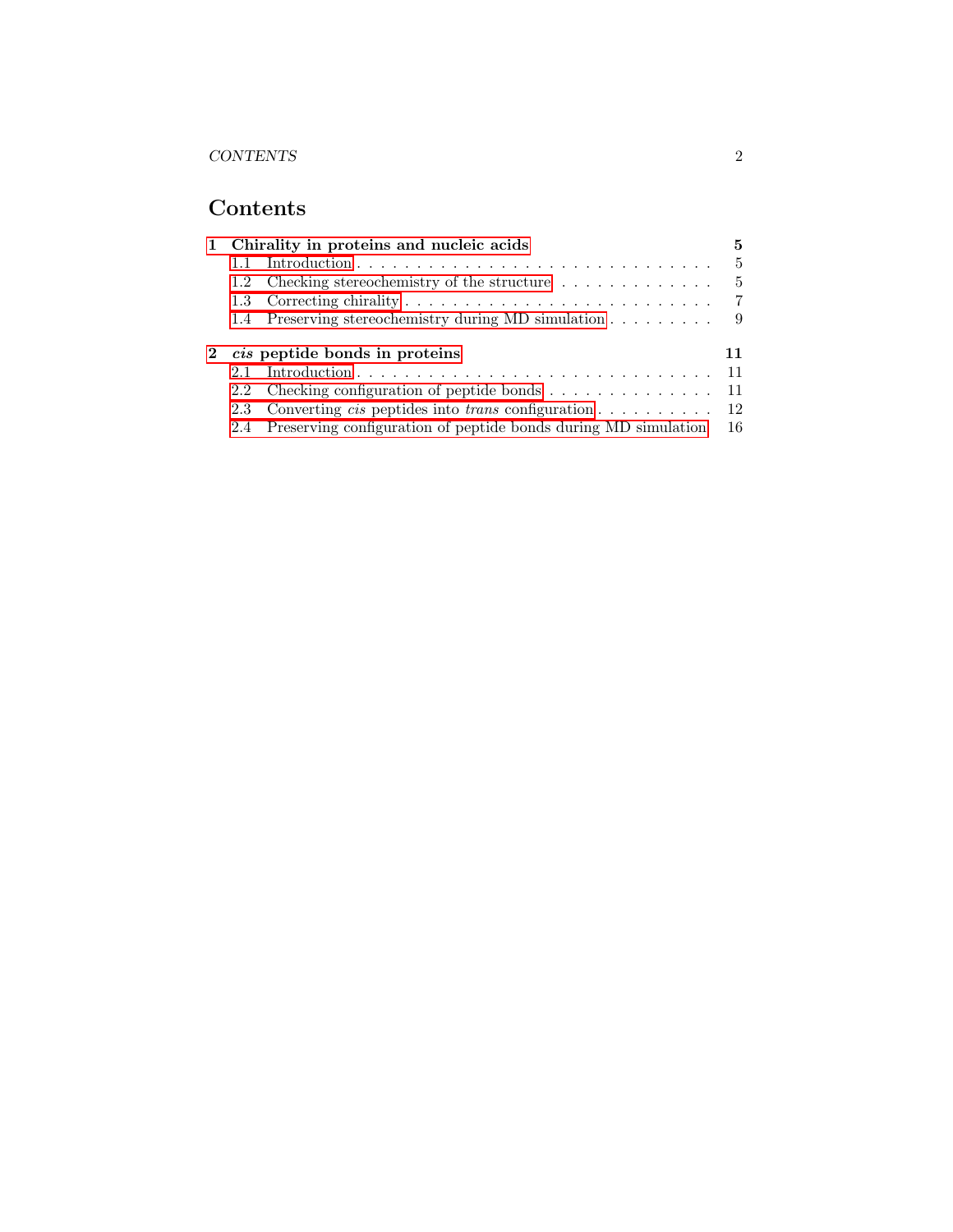## Introduction

The purpose of this tutorial is to demonstrate how to use the VMD plugins cispeptide and chirality together with AutoIMD to ensure proper structure of peptide bonds and correct stereochemistry of proteins and nucleic acids. The described plugins are designed to work with proteins and nucleic acids and understand atom names as used by the force fields CHARMM and AMBER as well as the standard PDB naming convention for non-hydrogen atoms.

WARNING: The current implementation of the chirality plugin does not support DNA yet.

The following points aim to motivate the necessity of the of the presented plugins:

- Structures from PDB may contain errors in stereochemistry and peptide bond configuration;
- Errors in peptide bond configuration can be introduced by modeling;
- Poor starting conditions, i.e. atoms being too close to each other, can generate huge forces during the initial optimization of the structure leading to errors in structure;
- Molecular dynamics (MD) protocols which apply forces on the molecule may generate forces large enough to introduce errors.

Since MD force fields are defined to support either type of chirality or peptide bond configuration, optimization of the structure will not correct introduced errors.

At his stage, we would like to give a brief outline of the strategy behind the described plugins. The general strategy to ensure correct peptide bond and stereochemical configuration consists of four steps.

- 1 Identify unusual configuration at chiral centers and peptide bonds All cis peptide bonds are regarded being unusual. In case of chiral centers, those are regarded unusual which occur less often in nature, e.g. D-form of amino acids.
- 2 Inspect the found irregularities Although it is possible to convert all peptide bonds and chirality centers into their "usual" configuration (this feature will be implemented in the future), it is safer to decide for each irregularity individually. First, different chiral forms of biomolecules and true cis peptide bonds are used in biology. Second, it is not always unambiguous how to correct an unusual configuration; this is especially the case for peptide bonds.
- 3 Correct the structure if necessary using structure optimization (and equilibration) The correcting happens in two steps. First one atom is moved to "preset" a proper configuration. In a second step an the structure is relaxed using an MD force field plus restraints enforcing the proper configuration.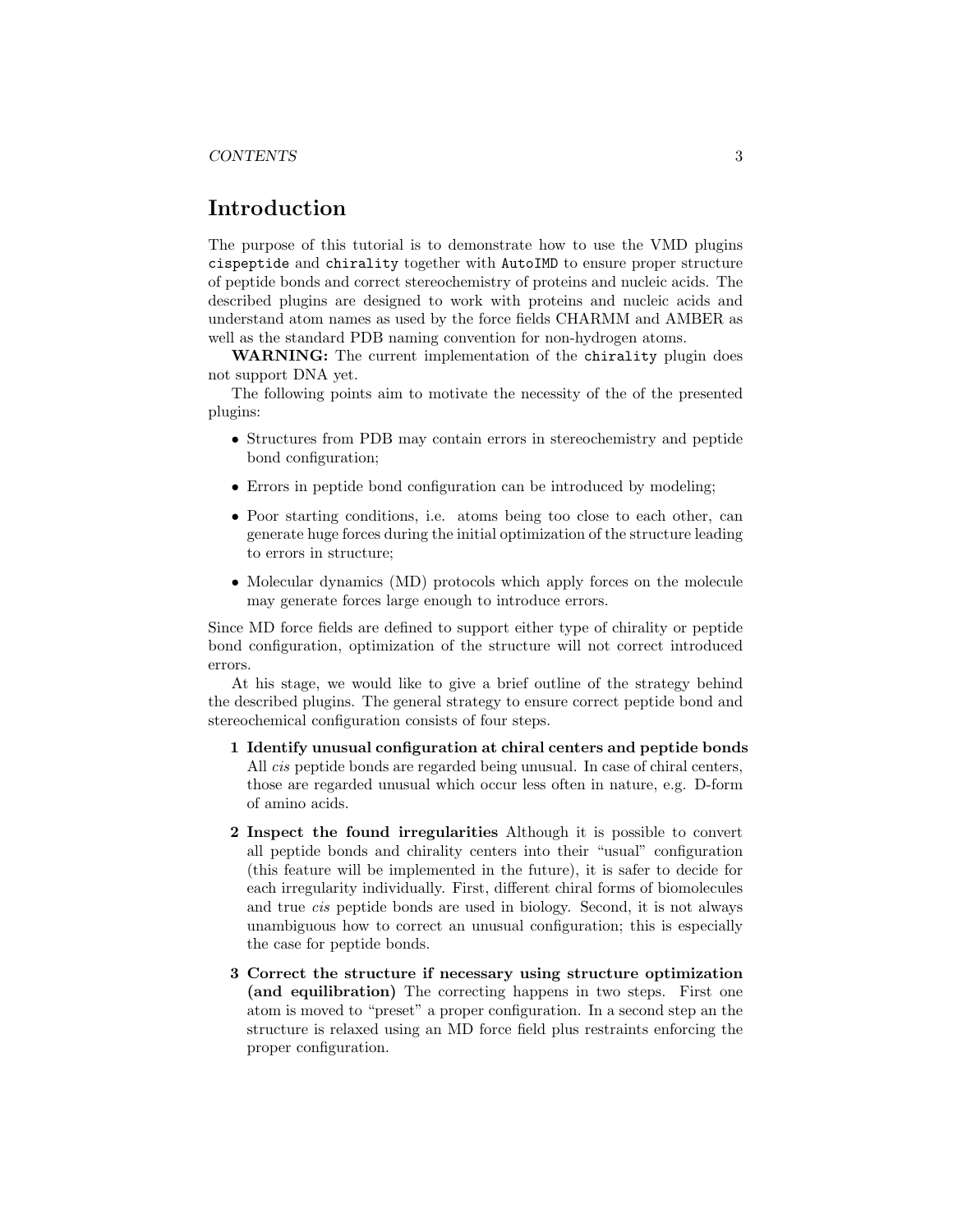4 If proceeding with further MD simulations, apply restraints to preserve chirality and peptide bond configuration This step may be necessary, if the molecular system is used in a simulation in which large forces may be applied, e. g., MDFF, TMD etc.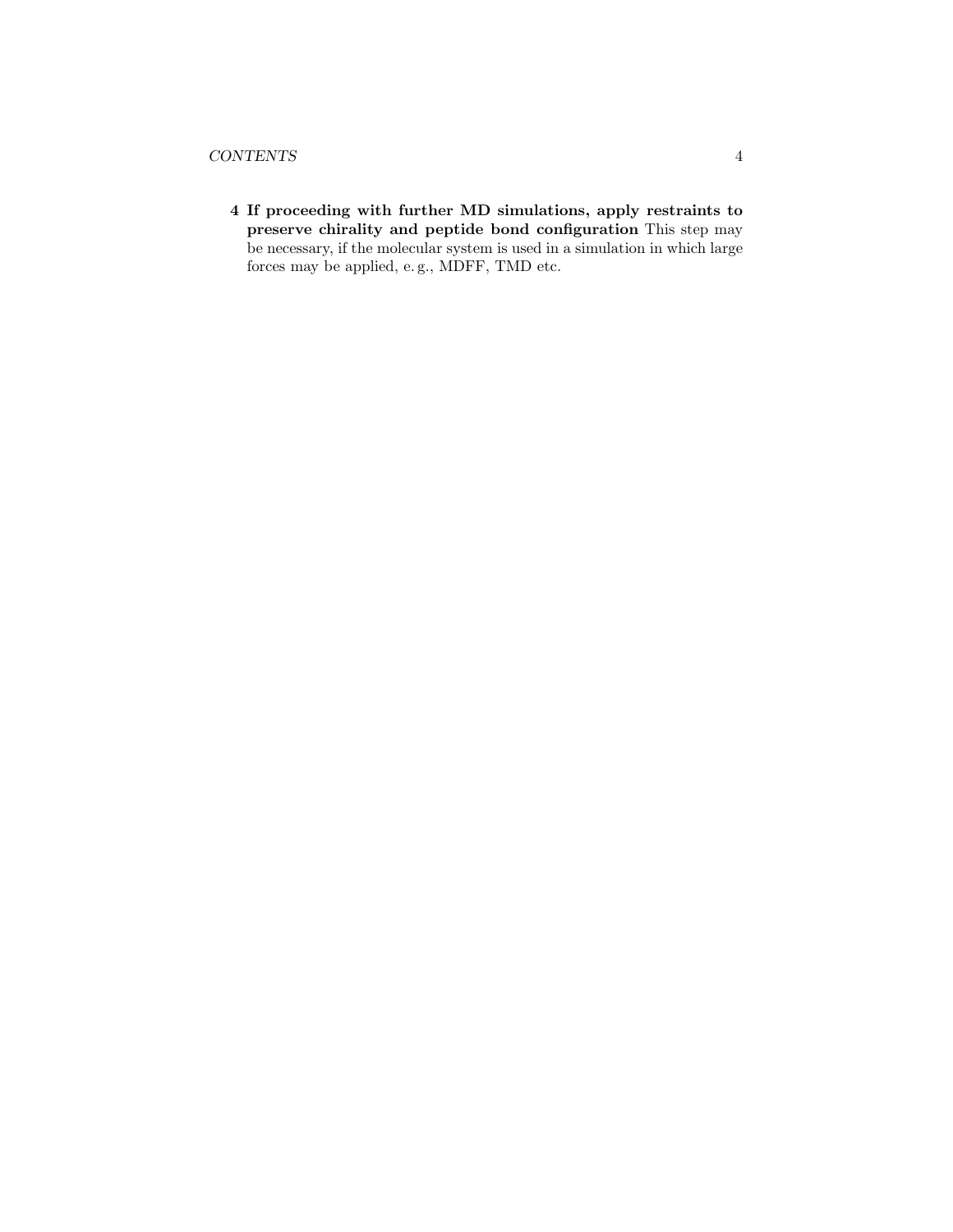## <span id="page-4-0"></span>1 Chirality in proteins and nucleic acids

#### <span id="page-4-1"></span>1.1 Introduction

All amino acids but glycine have at least one chiral center at  $C_{\alpha}$  (see Fig. [1\)](#page-4-3). Threonine and isoleucine have an additional chiral center at  $C_\beta$ . According to the D-/L- naming convention, naturally occurring amino acids are found in the L-configuration. Note, however, that D-amino acids do occur in biology, e. g., in cell walls of bacteria. Nucleic acids also have chiral centers. For example, in DNA the atoms C1', C3', and C4' are chiral, while RNA has an additional chiral center at C2'. Chirality is central to all molecular interactions in biological systems. A simple experiment demonstrates the principle: try to shake someone's left hand with your right.



<span id="page-4-3"></span>Figure 1: Chirality at the  $C_{\alpha}$  carbon atom of amino acids. The two enantiomers are mirror images of each other, like the left and the right hand. Source: http://web99.arc.nasa.gov/ $\tilde{a}$ strochm/chirality.jpg

#### <span id="page-4-2"></span>1.2 Checking stereochemistry of the structure

To demonstrate the usage of the plugin we will start by checking a structure consisting of the protein EF-Tu in complex with a  $tRNA<sup>Phe</sup>$ . The used structure is based on the the PDB structure 1OB2 in which errors have been introduced manually.

Currently, the chirality plugin can be used from the text console and through a GUI. The available commands provided by the pugin can be obtained by typing chirality on the Tk Console or the VMD console. The following information should be printed in the console:

Commands:

|  | check -- identify chirality errors                                     |
|--|------------------------------------------------------------------------|
|  | list -- list identified chirality errors                               |
|  | minimize -- fix chirality errors using energy minimization             |
|  | move -- move hydrogen atom to fix chirality                            |
|  | reset -- reinitialize plugin state                                     |
|  | restrain -- generate NAMD extrabonds file to prevent chirality changes |
|  | show $-$ - visualize identified chirality errors                       |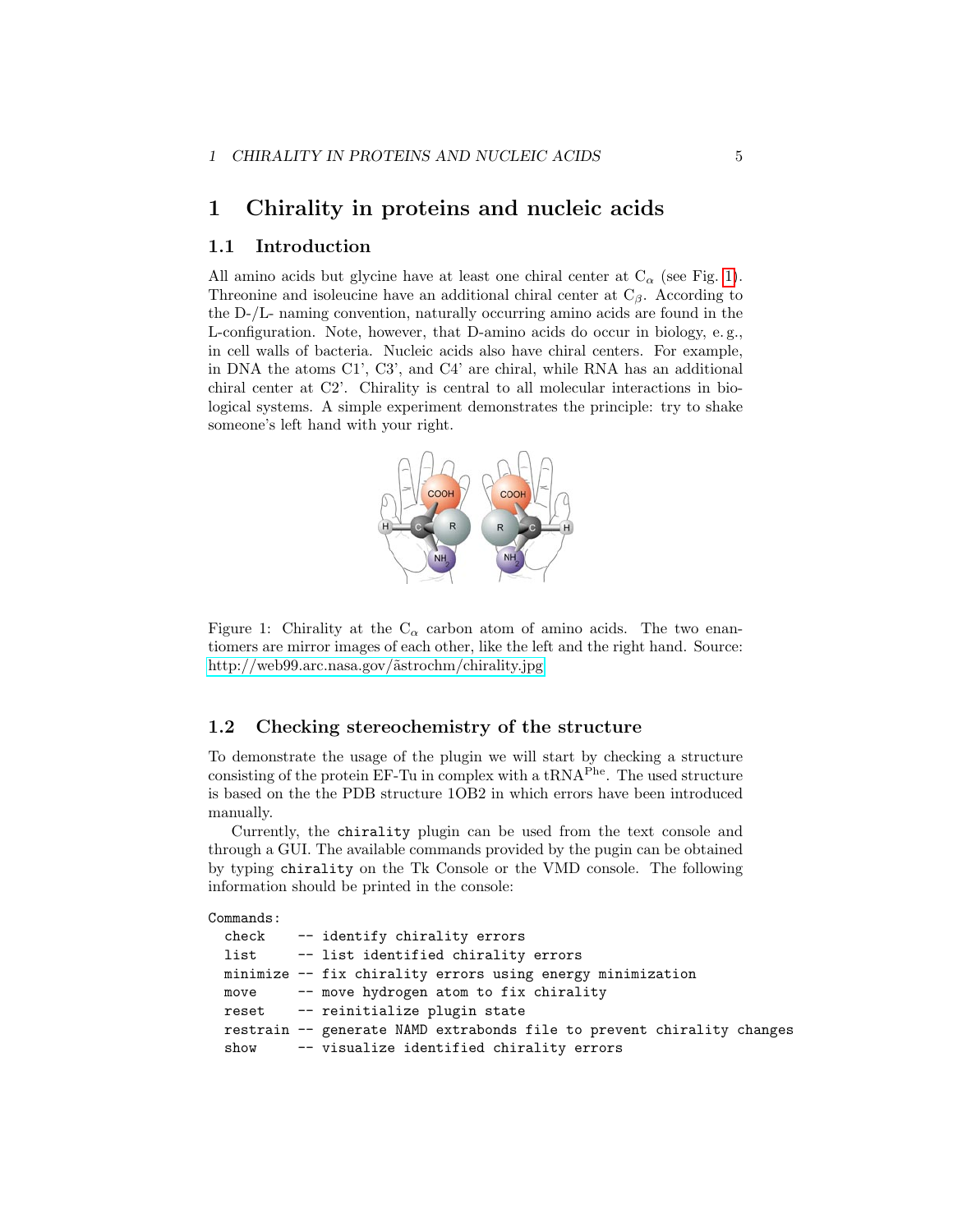In the same way, the usage information for any of the provided commands can be obtained. For example, typing chirality restrain will show the syntax of the command that generates restraints for the impropers at chiral centers which can be used in NAMD.

In the following, we will describe how to use the chirality plugin through its GUI, but all of the tasks can also be accomplished from the console.

- 1 Load the files chir testcase.psf and chir testcase.pdb into a new session of VMD.
- 2 Open the chirality GUI by selecting Extensions  $\rightarrow$  Modeling  $\rightarrow$  Fix Chirality Errors in the VMD Main menu. In the upper part of the GUI (see Fig. [2\)](#page-5-0) the user can specify the molecule and the atom selection to be tested.



<span id="page-5-0"></span>Figure 2: The chirality GUI window.

- 3 The button Check structure initializes the test. Identified unusual chiral center configurations are displayed in the Identified chirality errors form (see Fig. [3\)](#page-6-1). In the present case there are 9 chiral errors identified in both the protein and RNA parts of the loaded structure.
- 4 By selecting an entry in the Identified chirality errors form and hitting the button Show selected chiral centers it is possible to visually inspect all the individual identified unusual chiral centers. In the created representation (see Fig. [4\)](#page-6-2) the chiral center is highlighted by a transparent purple sphere, while the four bonded atoms are shown in CPK.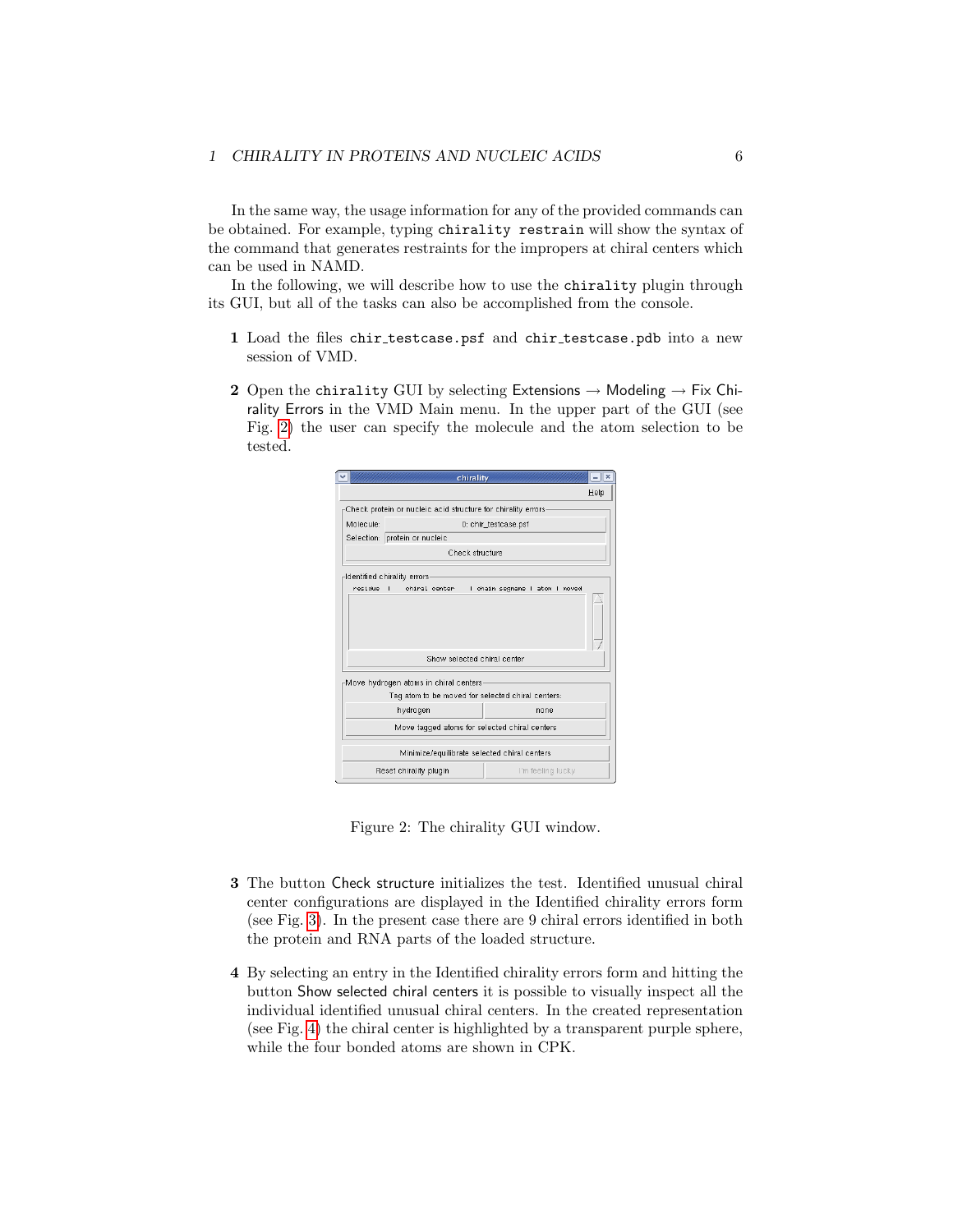|                                                   | chirality                                                    |                     |                      |                   |              | $=$ $\mathbb{I}$ $\times$ |  |
|---------------------------------------------------|--------------------------------------------------------------|---------------------|----------------------|-------------------|--------------|---------------------------|--|
|                                                   |                                                              |                     |                      |                   |              | Help                      |  |
|                                                   | Check protein or nucleic acid structure for chirality errors |                     |                      |                   |              |                           |  |
| Molecule:                                         |                                                              |                     | 0: chir testcase.psf |                   |              |                           |  |
|                                                   | Selection: protein or nucleic                                |                     |                      |                   |              |                           |  |
|                                                   | Check structure                                              |                     |                      |                   |              |                           |  |
|                                                   | Identified chirality errors                                  |                     |                      |                   |              |                           |  |
| residue                                           | т<br>chiral center                                           |                     | I chain segname I    |                   | atom   moved |                           |  |
| URA 12<br>CYT 48                                  | H3' C3' C4' C2' 03'<br>H4' C4' C5' C3' 04'                   | $\overline{N}$<br>N | N1<br>N1             | н                 | <b>Hes</b>   |                           |  |
| ADE 35<br>CL:                                     | H2" C2" C3" C1" 02"                                          | N                   | N1                   | н<br>н            | yes<br>yes   |                           |  |
| GLU 55                                            | HA CA N C CB                                                 | P.                  | P <sub>1</sub>       | H                 | <b>Mes</b>   |                           |  |
| PRO 72                                            | HA CA N C CB                                                 | P                   | P <sub>1</sub>       | H                 | <b>Hes</b>   |                           |  |
| <b>ILE 188</b>                                    | HA CA N C CB                                                 | P                   | P <sub>1</sub>       | н                 | yes          |                           |  |
| THR 115                                           | HB CB CA OG1 CG2                                             | P                   | P <sub>1</sub>       | н                 | yes          |                           |  |
| 788                                               | HB CB CA CG1 CG2                                             |                     |                      |                   | yes          |                           |  |
|                                                   | Show selected chiral center                                  |                     |                      |                   |              |                           |  |
|                                                   | Move hydrogen atoms in chiral centers                        |                     |                      |                   |              |                           |  |
| Tag atom to be moved for selected chiral centers: |                                                              |                     |                      |                   |              |                           |  |
| hydrogen<br>none                                  |                                                              |                     |                      |                   |              |                           |  |
| Move tagged atoms for selected chiral centers     |                                                              |                     |                      |                   |              |                           |  |
| Minimize/equilibrate selected chiral centers      |                                                              |                     |                      |                   |              |                           |  |
|                                                   | Reset chirality plugin                                       |                     |                      | I'm feeling lucky |              |                           |  |

Figure 3: Identified unusual chiral center configurations in the chirality GUI window.

<span id="page-6-1"></span>

<span id="page-6-2"></span>Figure 4: Representation of the chiral error in U12 of the tRNA

## <span id="page-6-0"></span>1.3 Correcting chirality

1 If the shown chiral center has the wrong chirality, the user can tag an atom to be moved to flip the chirality at the selected center. This is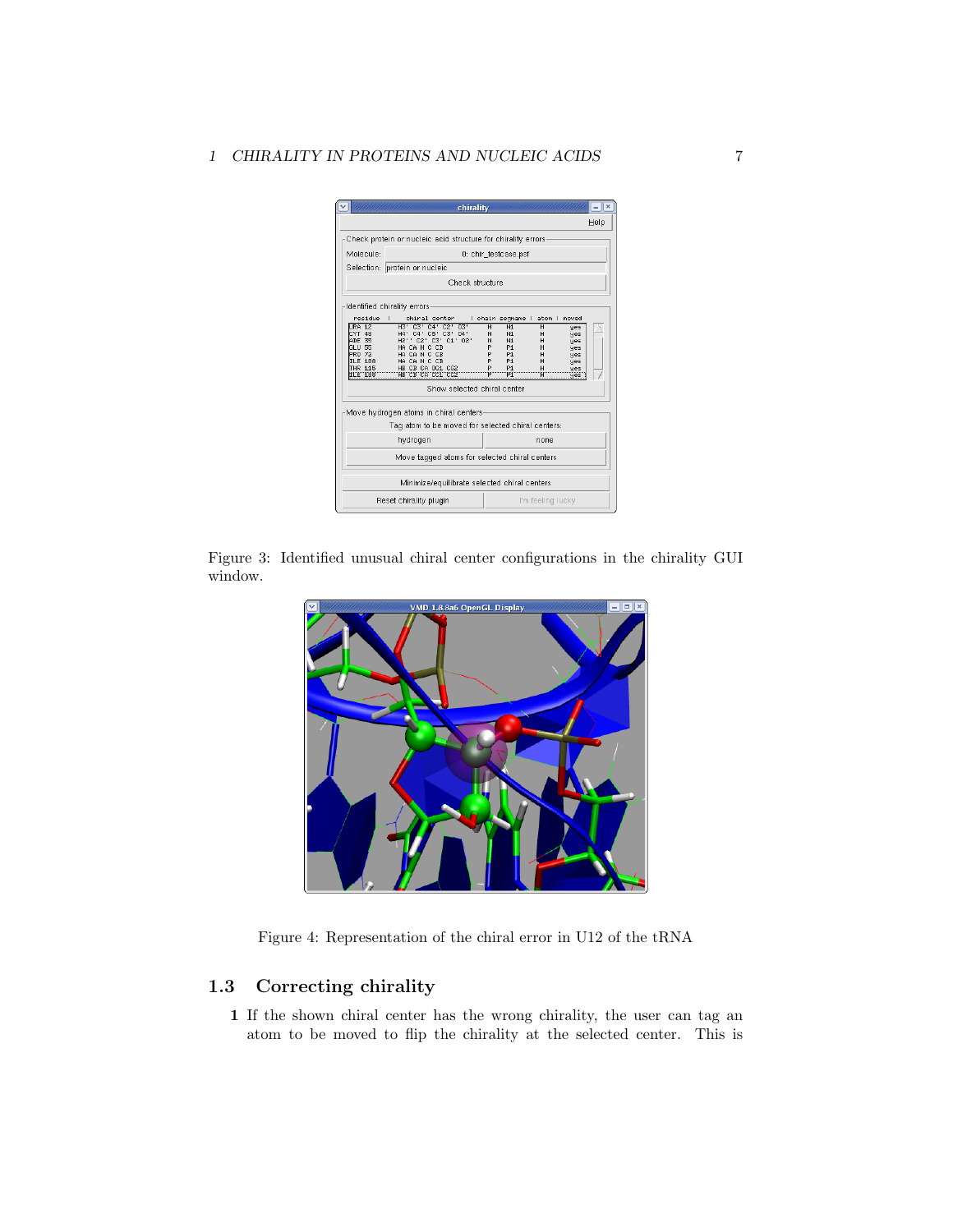done by hitting the button hydrogen. Note, currently only the moving of a hydrogen atom at a chiral center is supported. If the chirality at the displayed center is correct, nothing needs to be done. It is also possible to untag a tagged atom by selecting it and hitting none.

- 2 Once a chiral center has been inspected, and the atom to be moved has been tagged, the actual moving of the atom can be executed by hitting the button Move tagged atoms for selected chiral centers.
- 3 Since the described procedure (simple moving of the hydrogen atom) generates an unphysical geometry of the molecule, it is necessary to optimize the structure using an MD force field. The chirality plugin uses the AutoIMD plugin for this purpose. This final step is accomplished by selecting the chiral centers which should be relaxed and hitting the button Minimize/equilibrate selected chiral centers. This will open the AutoIMD Controls window (see Fig. [5\)](#page-7-0).

|                                                                |         | <b>AutoIMD Controls</b> |        | $\boldsymbol{\mathsf{x}}$ |  |  |
|----------------------------------------------------------------|---------|-------------------------|--------|---------------------------|--|--|
| File -<br>Settings<br>Help                                     |         |                         |        |                           |  |  |
| 1. Type in the atom selections for imd (top molecule):         |         |                         |        |                           |  |  |
| imdmolten: (none or (segname N1 and resid 30) or (segname N1 a |         |                         |        |                           |  |  |
| within 8 of imdmolten<br>imdfixed:                             |         |                         |        |                           |  |  |
| 2. Choose where and how to run the simulation:                 |         |                         |        |                           |  |  |
| Local $=$ using 1 / 1 processors                               |         |                         |        |                           |  |  |
| 3. Submit your job:                                            |         |                         |        |                           |  |  |
| Submit                                                         | Connect | Pause                   | Finish | Discard                   |  |  |
| status: Waiting for user input                                 |         |                         |        |                           |  |  |

<span id="page-7-0"></span>Figure 5: AutoIMD window called by chirality plugin.

- 4 Select Settings  $\rightarrow$  Minimization Mode in the AutoIMD Controls window and hit then the Submit button. Once the AutoIMD session started, hit the Connect button and a minimization will start. Finish the simulation when the structure relaxed. Usually, it takes up to a few thousand steps until atoms do not move anymore. Is the structure minimized, hit the Finish in the AutoIMD Controls window. For more details about using the AutoIMD plugin, the user is referred to the AutoIMD user's guide <http://www.ks.uiuc.edu/Research/vmd/plugins/autoimd/> .
- 5 WARNING: Depending on the quality of the initial structure, it can happen that not all errors can be fixed in one run. Thus, it is important to check the final result again and correct the remaining errors, if necessary. In order to check the structure after the performed minimization/equilibration using AutoIMD, the chirality plugin should be reset. This can be done by hitting the Reset chirality plugin button at the bottom of the chirality window. Note, in the current implementation it will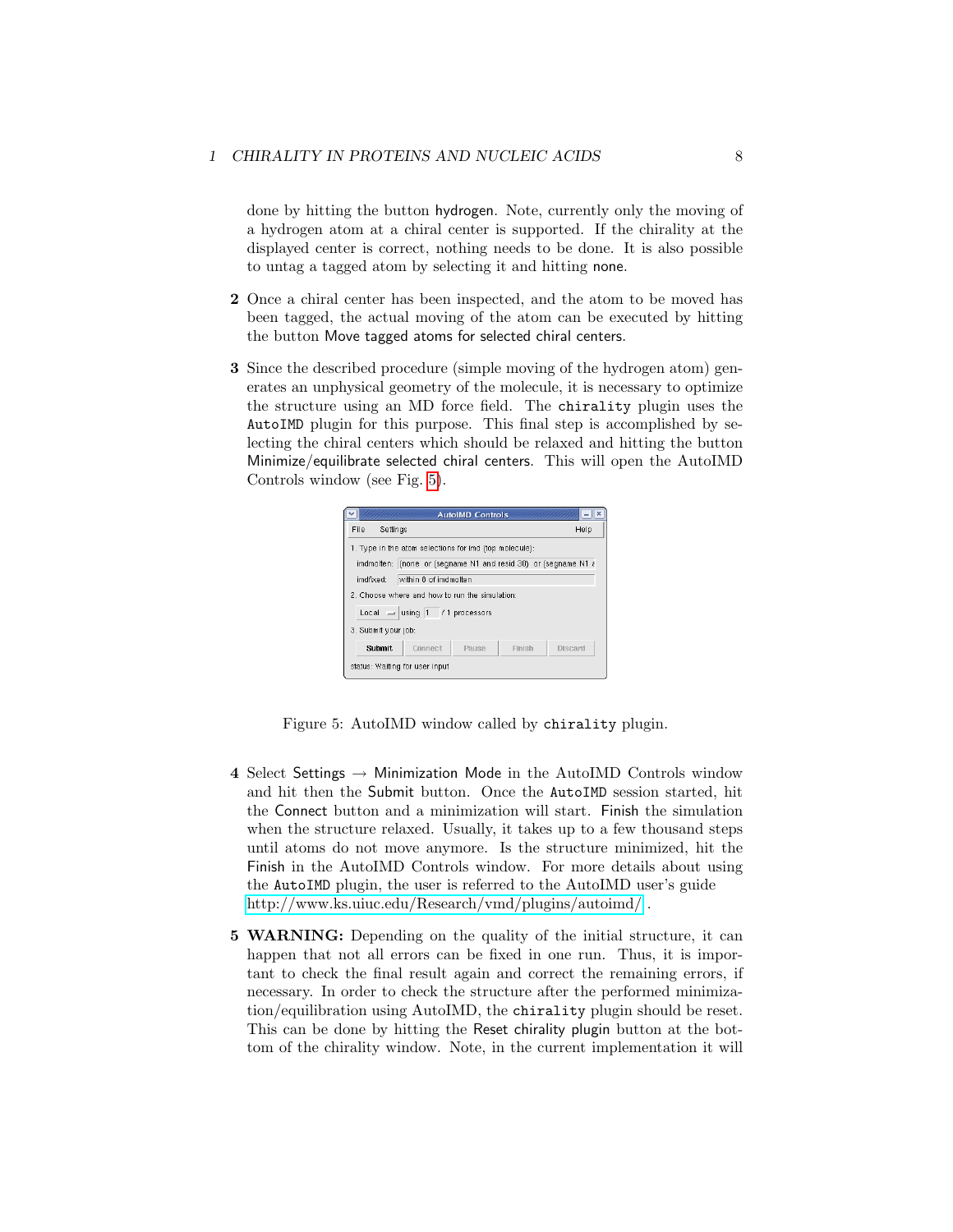be necessary to select the molecule again in the top part of the chirality window. Note also that if the molecule to correct is solvated, it may be necessary to equilibrate the minimized parts of the structure. This can be done by selecting Settings  $\rightarrow$  Equilibration Mode and submitting a new AutoIMD run.

- 6 Finally, it is a good advice to minimize the structure in the very last step. This should be done by selecting Settings  $\rightarrow$  Minimization Mode in the AutoIMD Controls window, which is still open from the last AutoIMD session, and hit then the Submit button. As mentioned in the introduction, additional restraints during the correction of chirality errors. The restraints will be used always when AutoIMD is started from the chirality window. The equilibrium values for these restraints are very approximate and bring the configuration in the correct region. Thus, in order to obtain a optimized structure, it is necessary NOT to use the restraints defined by chirality. This is achieved by reusing the AutoIMD window from the previous minimization/equilibration; the restraints will not be taken into account.
- 7 Once all minimization/equilibration steps are performed, the corrected structure should be saved. This can be done in the following way. Select the molecule in the VMD main window. Create a representation containing all atoms in the Graphical Representations window. Select File  $\rightarrow$  Save Coordinates in the VMD main window. Select all in the Selected atoms and hit Save. Finally, specify the file name in the Chose filename to save trajectory and hit OK.

#### <span id="page-8-0"></span>1.4 Preserving stereochemistry during MD simulation

As mentioned in the introduction, structure optimizations and MD protocols applying external forces can introduce chirality errors into the simulated structure. To preserve stereochemistry, the chirality plugin offers the possibility to generate restraints in form of extrabonds which can be used in a NAMD simulations. This feature currently is available only from the console.

1 Assuming the structure of interest is loaded in the top molecule in VMD and one wishes to obtain restraints for all chiral centers in proteins and nucleic acids, the command reads

chirality restrain -o chirality-extrabonds.txt

The file chirality-extrabonds.txt contains now two improper restraints for each chiral center. One includes the chiral center and its non-hydrogen binding partners. In the second restraint, the chiral center is replaced by the hydrogen bound to it. The equilibrium values of the two impropers are set to the values present in the used structure.

WARNING: Note, the specified restraints modify the potential energy function of the system, and thus should not be used in equilibrium production runs.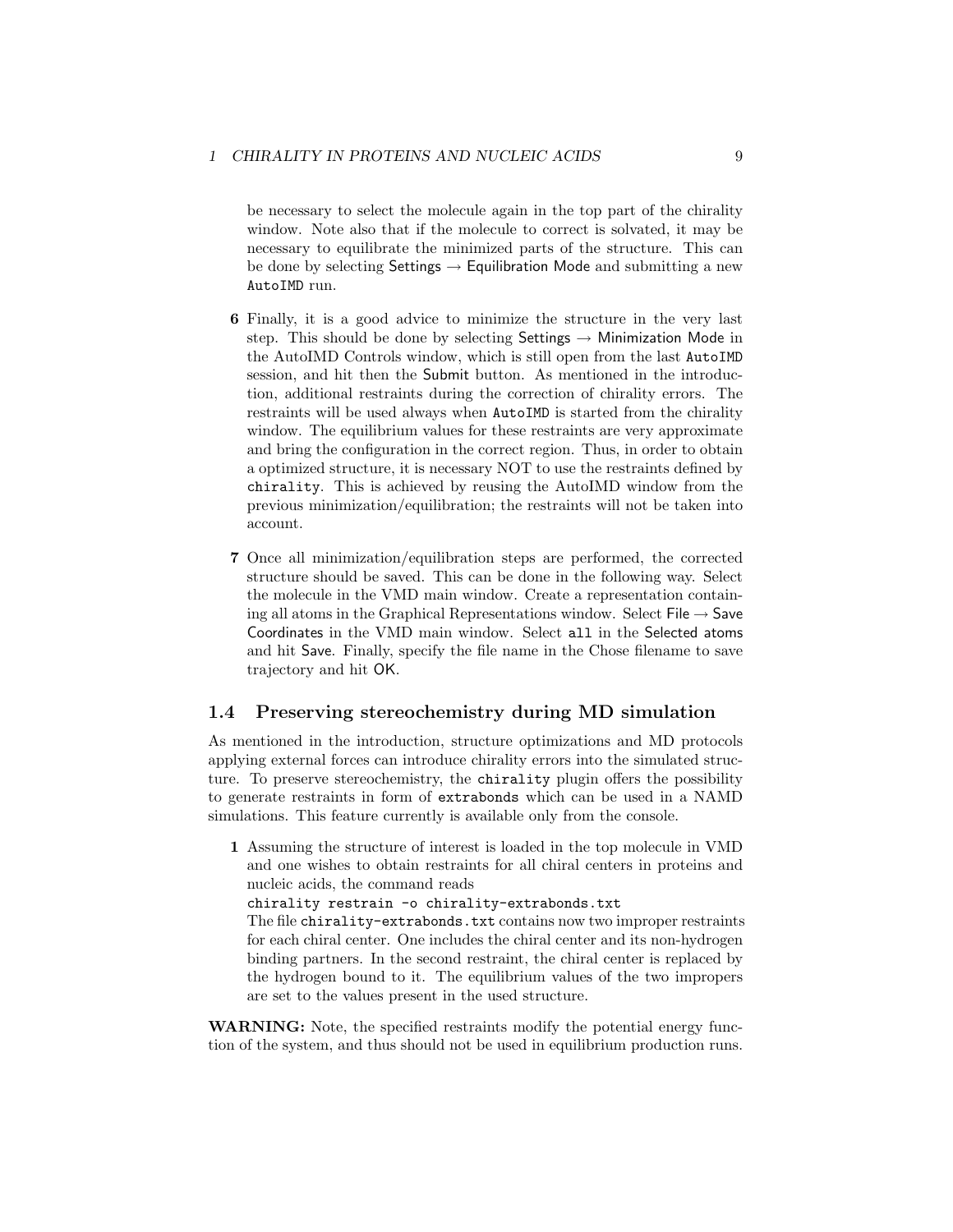#### 1 CHIRALITY IN PROTEINS AND NUCLEIC ACIDS 10

Rather, these restraints are supposed to be used only in simulations in which large forces occur due to poor initial geometry or due to externally applied forces, e.g., MDFF or TMD. Note also that although the final structure resulting from such simulations will be correct, the behavior of the system during the simulation is artificial.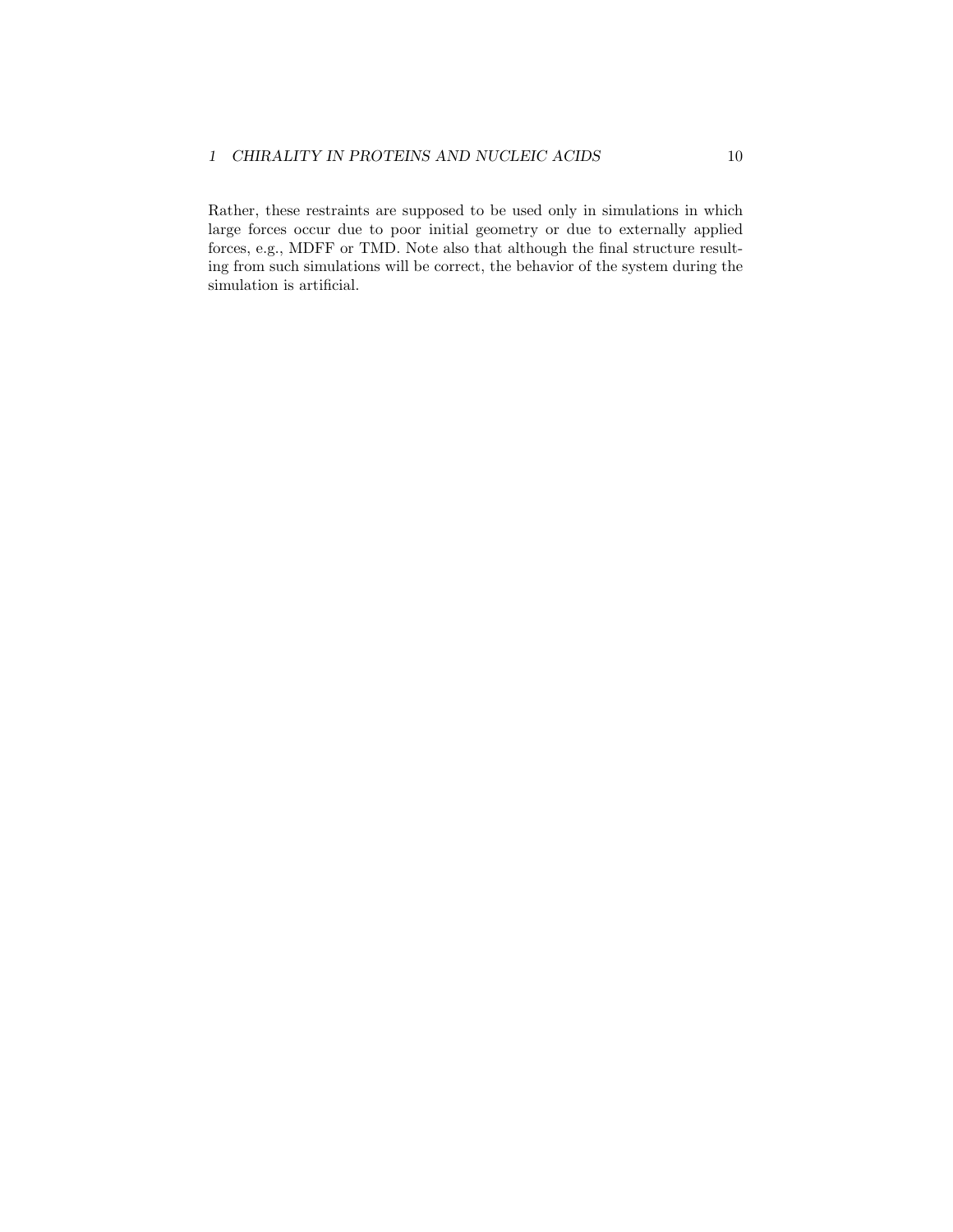## <span id="page-10-0"></span>2 cis peptide bonds in proteins

#### <span id="page-10-1"></span>2.1 Introduction

In naturally occurring proteins most peptide bonds are in the trans configuration (see Fig. [6\)](#page-10-3). However, sometimes cis peptide bonds do occur. The vast majority of cis peptides is observed at a proline, Xaa-Pro, Xaa being any amino acid. But non-proline Xaa-non Pro cis bonds are also found in proteins, although they occur much less frequently than Xaa-Pro (see A. Jabs et al., JMB, 286, 291–304 (1999)).



<span id="page-10-3"></span>Figure 6: Structurally optimized  $\alpha$ -helix containing a *cispeptide* bond. The cis peptide bond is shown in CPK, while hydrogen bonds within the helix are shown as thick dashed blue lines. The *cis* configuration of the peptide bond disrupts the hydrogen bond network stabilizing the helix. Note, the hydrogen bond network is broken not only locally.

The configuration of the peptide bond is central to the sort of secondary structure the protein backbone can adopt. It is easy to understand by imagining a normal  $\alpha$  helix and converting a *trans* peptide bond into its *cis* form. The result is that the hydrogen bond network stabilising the helix is broken (see Fig. [6\)](#page-10-3) and the helix will be unstable in long simulations.

## <span id="page-10-2"></span>2.2 Checking configuration of peptide bonds

To demonstrate the usage of the plugin we will start by checking a structure consisting of the protein EF-Tu in complex with a tRNA-Phe, although it is clear that in this example only the protein part will contain peptide bonds. The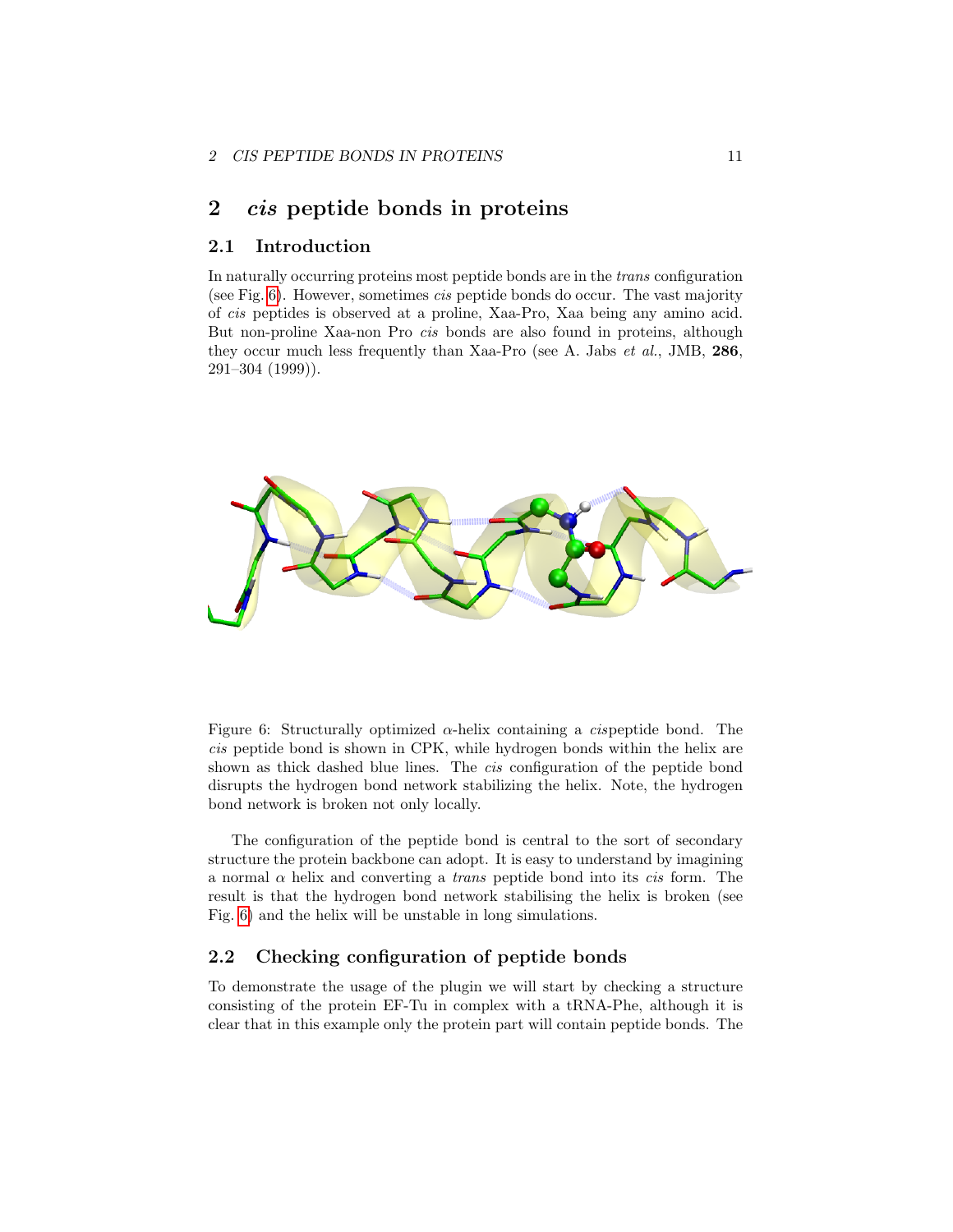used structure is based on the the PDB structure 1OB2 in which errors have been introduced manually.

Currently, the cispeptide plugin can be used from the text console and through a GUI. The available commands provided by the pugin can be obtained by typing Type cispeptide. The following information should be printed in the console:

```
Usage: cispeptide <command> [args...]
Commands:
  check -- identify cis peptide bonds
 list -- list identified cis peptide bonds
 minimize -- fix cis peptide bonds using energy minimization
 move -- move specified atom to convert to trans
 reset -- reinitialize plugin state
 restrain -- generate NAMD extrabonds file to restrain peptide bonds
 set -- define how to modify a given cis peptide bond
  show -- visualize identified cis peptide bonds
```
In the same way the usage information for any of the provided commands can be obtained. For example, typing cispeptide restrain will show the syntax of the command that generates restraints for the dihedral angle at the peptide bond which can be used in NAMD.

In the following, we will describe how to use the cispeptide plugin through its GUI, but all of the tasks can also be accomplished from the console.

- 1 Load the files pept\_testcase.psf and pept\_testcase.pdb into a new session of VMD.
- 2 Open the cispeptide GUI by selecting Extensions  $\rightarrow$  Modeling  $\rightarrow$  Fix Cis Peptide Bonds in the VMD Main menu. In the upper part of the GUI (see Fig. [7\)](#page-12-0) the user can specify the molecule and the atom selection to be tested.
- 3 The button Check structure initializes the test. Peptides identified to be in cis configuration are displayed in the Identified cis peptide bonds form (see Fig. [8\)](#page-12-1). In the present case there are 4 cis peptide bonds identified in EF-Tu.
- 4 By selecting an entry in the Identified cis peptide bonds form and hitting the button Show selected cis peptide bond it is possible to visually inspect all the individual identified cis peptides. In the created representation (see Fig. [9\)](#page-13-0) the cis peptide bond is highlighted in CPK representation.

#### <span id="page-11-0"></span>2.3 Converting cis peptides into trans configuration

WARNING: The cispeptide plugin identifies all *cis* peptide bonds. As noted in the introduction, there are cases in which cis peptides do occur in proteins.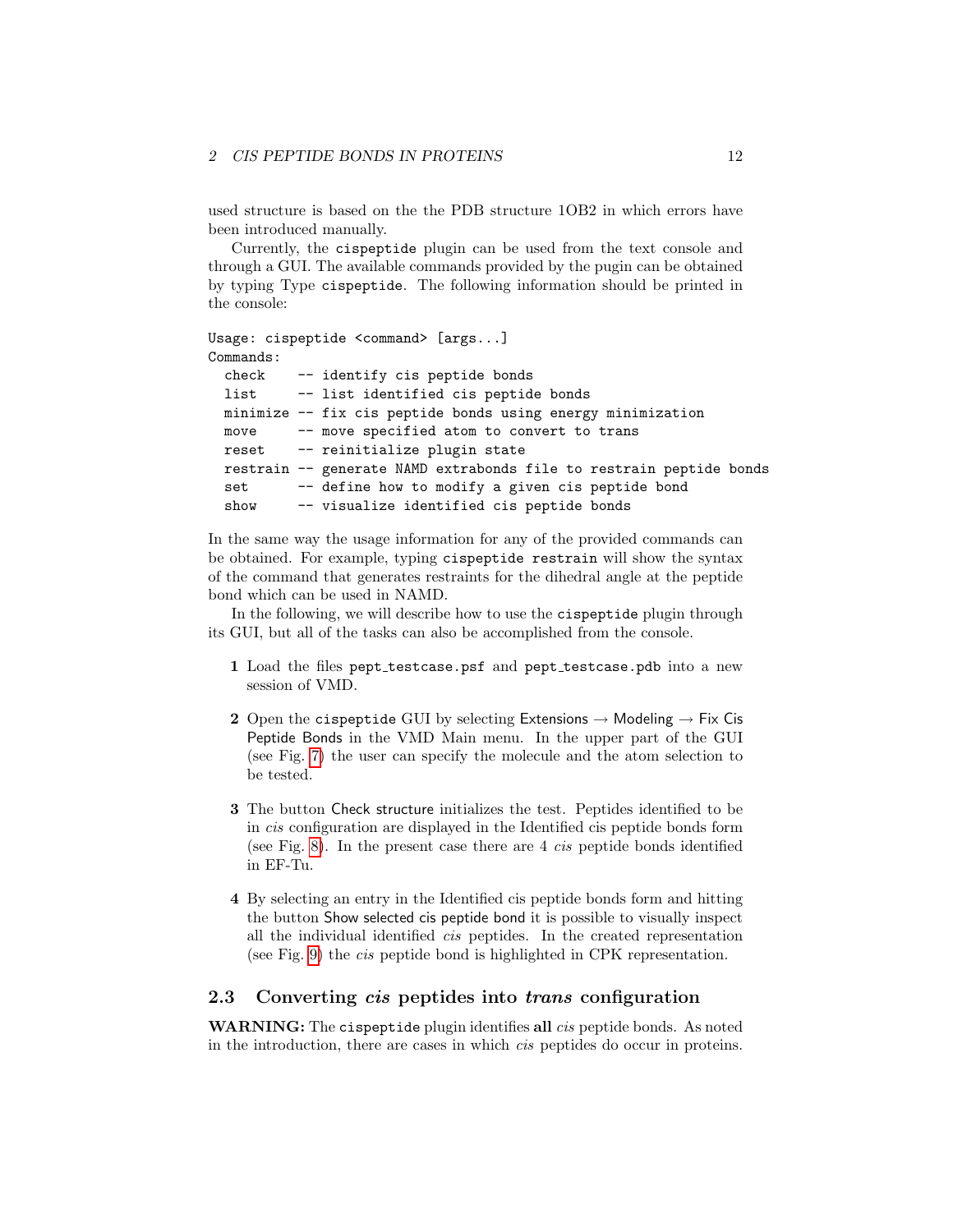#### 2 CIS PEPTIDE BONDS IN PROTEINS 13

|                                                                                          | cispeptide                                           | $\boldsymbol{\chi}$ |  |  |  |  |  |
|------------------------------------------------------------------------------------------|------------------------------------------------------|---------------------|--|--|--|--|--|
|                                                                                          |                                                      | Help                |  |  |  |  |  |
| Check protein structure for cis peptide bonds-                                           |                                                      |                     |  |  |  |  |  |
| Molecule:                                                                                | 0: pept_testcase.psf                                 |                     |  |  |  |  |  |
| Selection: protein                                                                       |                                                      |                     |  |  |  |  |  |
| Split chains by: C chain                                                                 |                                                      | $\bullet$ segname   |  |  |  |  |  |
|                                                                                          | Check structure                                      |                     |  |  |  |  |  |
| Identified cis peptide bonds<br>1st residue   2nd residue   chain segname   atom   moved |                                                      |                     |  |  |  |  |  |
| Show selected cis peptide bond<br>Select and move atoms in cis peptide bonds             |                                                      |                     |  |  |  |  |  |
|                                                                                          | Tag atom to be moved for selected cis peptide bonds: |                     |  |  |  |  |  |
| hydrogen                                                                                 | oxygen                                               | nnne                |  |  |  |  |  |
| Move tagged atoms for selected cis peptide bonds                                         |                                                      |                     |  |  |  |  |  |
| Minimize/equilibrate selected cis peptide bonds                                          |                                                      |                     |  |  |  |  |  |
|                                                                                          | Reset cispeptide plugin<br>I'm feeling lucky         |                     |  |  |  |  |  |

<span id="page-12-0"></span>Figure 7: The cispeptide GUI window.

|                                                          |                                          | cispeptide       |                                                          |                               |                      | $\boldsymbol{\times}$ |  |
|----------------------------------------------------------|------------------------------------------|------------------|----------------------------------------------------------|-------------------------------|----------------------|-----------------------|--|
|                                                          |                                          |                  |                                                          |                               |                      | Help                  |  |
| Check protein structure for cis peptide bonds            |                                          |                  |                                                          |                               |                      |                       |  |
| Molecule:                                                |                                          |                  | 0: pept_testcase.psf                                     |                               |                      |                       |  |
| Selection: protein                                       |                                          |                  |                                                          |                               |                      |                       |  |
| Split chains by: C chain                                 |                                          |                  |                                                          | $\epsilon$ segname            |                      |                       |  |
|                                                          |                                          | Check structure  |                                                          |                               |                      |                       |  |
| Identified cis peptide bonds                             |                                          |                  |                                                          |                               |                      |                       |  |
| 1st residue   2nd residue   chain segname   atom   moved |                                          |                  |                                                          |                               |                      |                       |  |
| <b>ALA 29</b><br>ASN 51<br>ASP 161<br><b>ILE 199</b>     | $ALA$ 30<br>ALA 52<br>PHE 162<br>PR0 200 | P<br>P<br>P<br>P | P <sub>1</sub><br>P <sub>1</sub><br>P1<br>P <sub>1</sub> | none<br>none<br>none.<br>none | no<br>no<br>no<br>no |                       |  |
| Show selected cis peptide bond                           |                                          |                  |                                                          |                               |                      |                       |  |
| Select and move atoms in cis peptide bonds               |                                          |                  |                                                          |                               |                      |                       |  |
| Tag atom to be moved for selected cis peptide bonds:     |                                          |                  |                                                          |                               |                      |                       |  |
| hydrogen                                                 |                                          | oxygen           |                                                          | nnne                          |                      |                       |  |
| Move tagged atoms for selected cis peptide bonds         |                                          |                  |                                                          |                               |                      |                       |  |
| Minimize/equilibrate selected cis peptide bonds          |                                          |                  |                                                          |                               |                      |                       |  |
|                                                          | Reset cispeptide plugin                  |                  |                                                          | I'm feeling lucky             |                      |                       |  |

<span id="page-12-1"></span>Figure 8: Identified cis peptide bonds in the cispeptide GUI window.

Thus, it should be checked if a given cis peptide is real or is a mistake. This can be done by literature research, by comparing high resolution crystallographic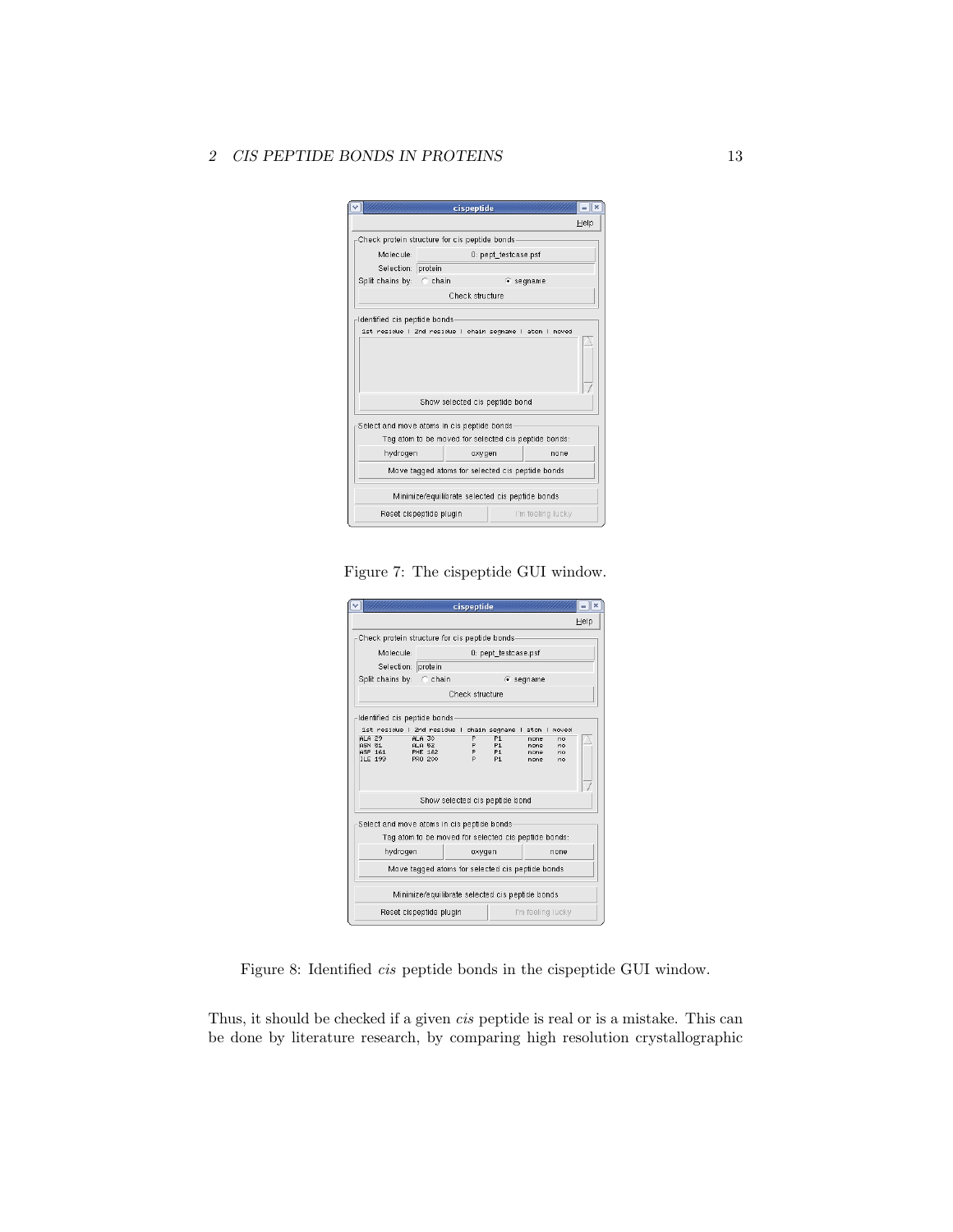

Figure 9: Representation of the cis peptide bond between Asn 51 and Ala 52 within EF-Tu

<span id="page-13-0"></span>models, or by comparing crystallographic models of similar proteins.

1 If the shown peptide bond is supposed to have a trans configuration, the user can tag the atom to be moved to flip the configuration from *cis* to trans. This is done by hitting the button hydrogen or oxygen.

WARNING: The choice which atom to move is crucial and has to be made based on the local structure around the peptide under consideration. The decision is particularly critical helices and  $\beta$ -sheets: the relaxed backbone should integrate in the existing hydrogen bond network characteristic for the specific secondary structure motif (see Fig. [6\)](#page-10-3).

If the identified cis peptide bond is supposed to be there, nothing needs to be done. It is also possible to untag a tagged atom by selecting the corresponding cis peptide and hitting none.

- 2 Once a cis peptide bond has been inspected, and the atom to be moved has been tagged, the actual moving of the atom can be executed by hitting the button Move tagged atoms for selected cis peptide bonds.
- 3 Since the described procedure (simple moving of one atom) generates an unphysical geometry of the molecule, it is necessary to optimize the structure using an MD force field. The cispeptide plugin uses the AutoIMD plugin for this purpose. This final step is accomplished by selecting the cis peptides which should be relaxed and hitting the button Minimize/equilibrate selected cis peptide bonds. This will open the AutoIMD Controls window (see Fig. [10\)](#page-14-0).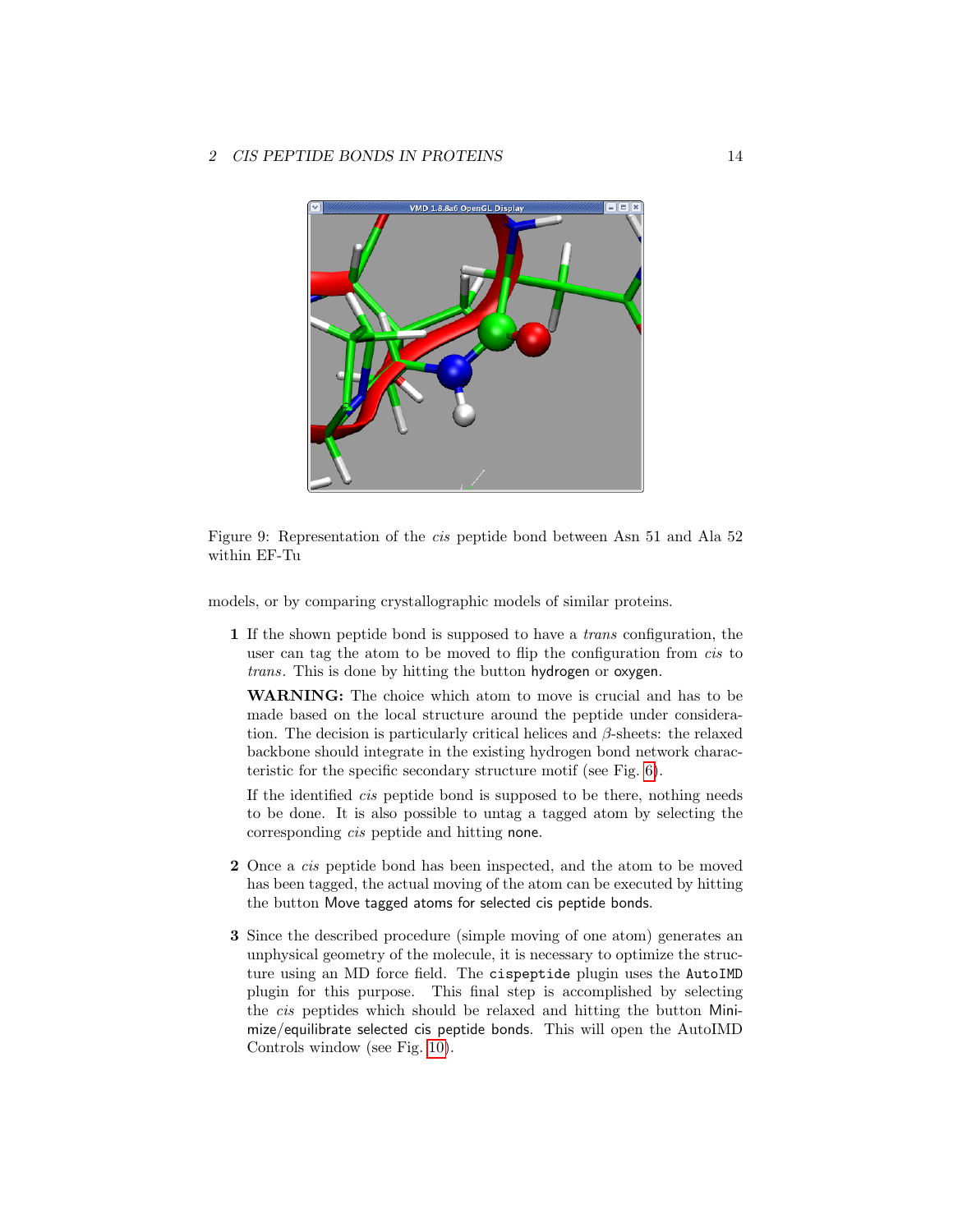

Figure 10: AutoIMD window called by cispeptide plugin.

- <span id="page-14-0"></span>4 Select Settings  $\rightarrow$  Minimization Mode in the AutoIMD Controls window and hit then the Submit button. Once the AutoIMD session started, hit the Connect button and a minimization will start. Finish the simulation when the structure relaxed. Usually, it takes up to a few thousand steps until atoms do not move anymore. Is the structure minimized, hit the Finish in the AutoIMD Controls window. For more details about using the AutoIMD plugin, the user is referred to the AutoIMD user's guide [http://www.ks.uiuc.edu/Research/vmd/plugins/autoimd/.](http://www.ks.uiuc.edu/Research/vmd/plugins/autoimd/)
- 5 WARNING: Depending on the quality of the initial structure, it can happen that not all errors can be fixed in one run. Thus, it is important to check the final result again and correct the remaining errors, if necessary. In order to check the structure after the performed minimization/equilibration using IMD, the cispeptide plugin should be reset. This can be done by hitting the Reset cispeptide plugin button at the bottom of the cispeptide window. Note, in the current implementation it will be necessary to select the molecule again in the top part of the cispeptide window. Note also that if the molecule to correct is solvated, it may be necessary to equilibrate the minimized parts of the structure. This can be done by selecting Settings  $\rightarrow$  Equilibration Mode and submitting a new AutoIMD run.
- 6 Finally, it is a good advice to minimize the structure in the very last step. This should be done by selecting Settings  $\rightarrow$  Minimization Mode in the AutoIMD Controls window, which is still open from the last AutoIMD session, and hit then the Submit button. As mentioned in the introduction, additional restraints during the correction of cis peptides. The restraints will be used always when AutoIMD is started from the cispeptide window. The equilibrium values for these restraints are very approximate and bring the configuration in the correct region. Thus, in order to obtain a optimized structure, it is necessary NOT to use the restraints defined by cispeptide. This is achieved by reusing the AutoIMD window from